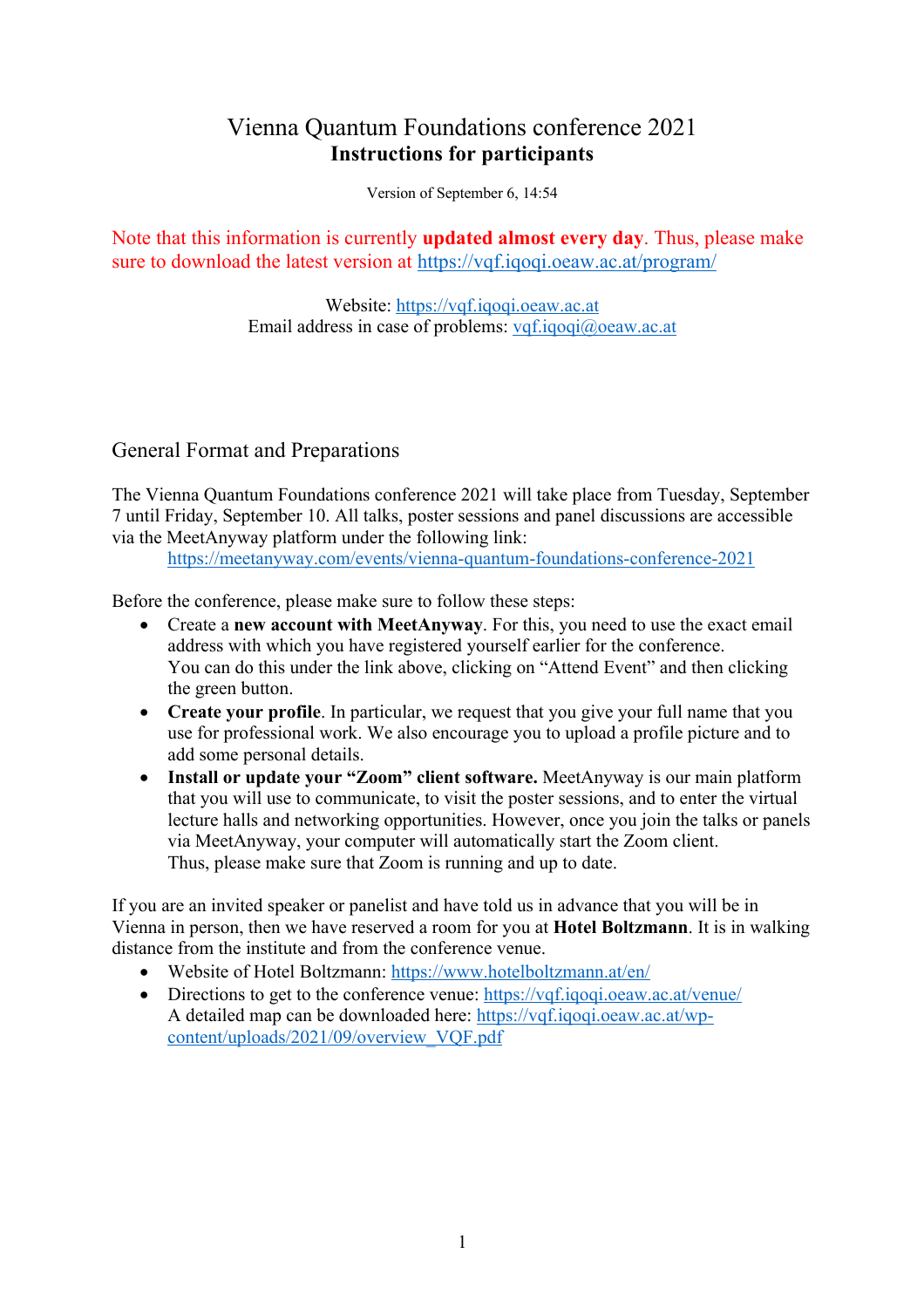### Instructions for speakers who join us in person

You will give your talk at the **"Aula" lecture hall** at "Altes AKH", which is in walking distance from Hotel Boltzmann. We will stream your talk on the Zoom Webinar, which every participant (including online participants) accesses via the MeetAnyway platform. For you as a speaker, the online part does not make any difference – you will give your talk as you would usually do in front of an in-person audience in a lecture hall.

There will be people present (between 20 and 100) who will listen to your talk and who might ask questions after the talk. There will also be a chairman, and a person who takes care of the headset and presentation file. Please consider the following:

- If possible, please **send us your presentation as a PDF or PowerPoint file** until the evening of Monday, September 6 (or otherwise as soon as you have it ready). You can email it to vqf.iqoqi@oeaw.ac.at **If this is not possible**, then please bring your presentation file along on a USB stick. In this case, we suggest that you test the file on our presentation computer well before
- your talk session, to make sure that all fonts, pictures etc. are displayed correctly.
- All talks are **40 minutes**, plus 10 minutes of questions.
- We will ask the in-person and online audiences to **defer their questions until after your talk**. Then, online participants can raise their hands and ask their questions (with sound but without video), and in-person audience can ask questions via microphone.

All talks will be **recorded** and made available to other participants of the conference. We are also planning to publish the talk videos on IQOQO's YouTube channel after the conference. **If you prefer not to be recorded** and / or not to have your talk published after the conference, please let us know as soon as possible. Otherwise, please fill out the **copyright form** that we will distribute during the conference.

#### Instructions for online speakers

While we will use MeetAnyway as our main platform, everybody will give their talks via **Zoom Webinar.** So please make sure that you have the newest version of Zoom installed and running on your computer.

- Please enter the main stage via MeetAnyway well before your talk is about to begin if possible, 15 minutes before the start of your session. You do so by clicking the "**Lecture Halls**" tab, which will show you the **Main Stage** at the top left part of the page. Click on "**JOIN**". This will automatically start the Zoom client on your computer. You may have to click "**Allow**" or something similar to launch Zoom.
- Before the session begins, there is the option that you **test that everything is working well** (video, screen sharing etc.). If so, please raise your hand / write into "Questions and Answers". Then we will temporarily grant you the rights to share your screen, sound and video, and you test your presentation.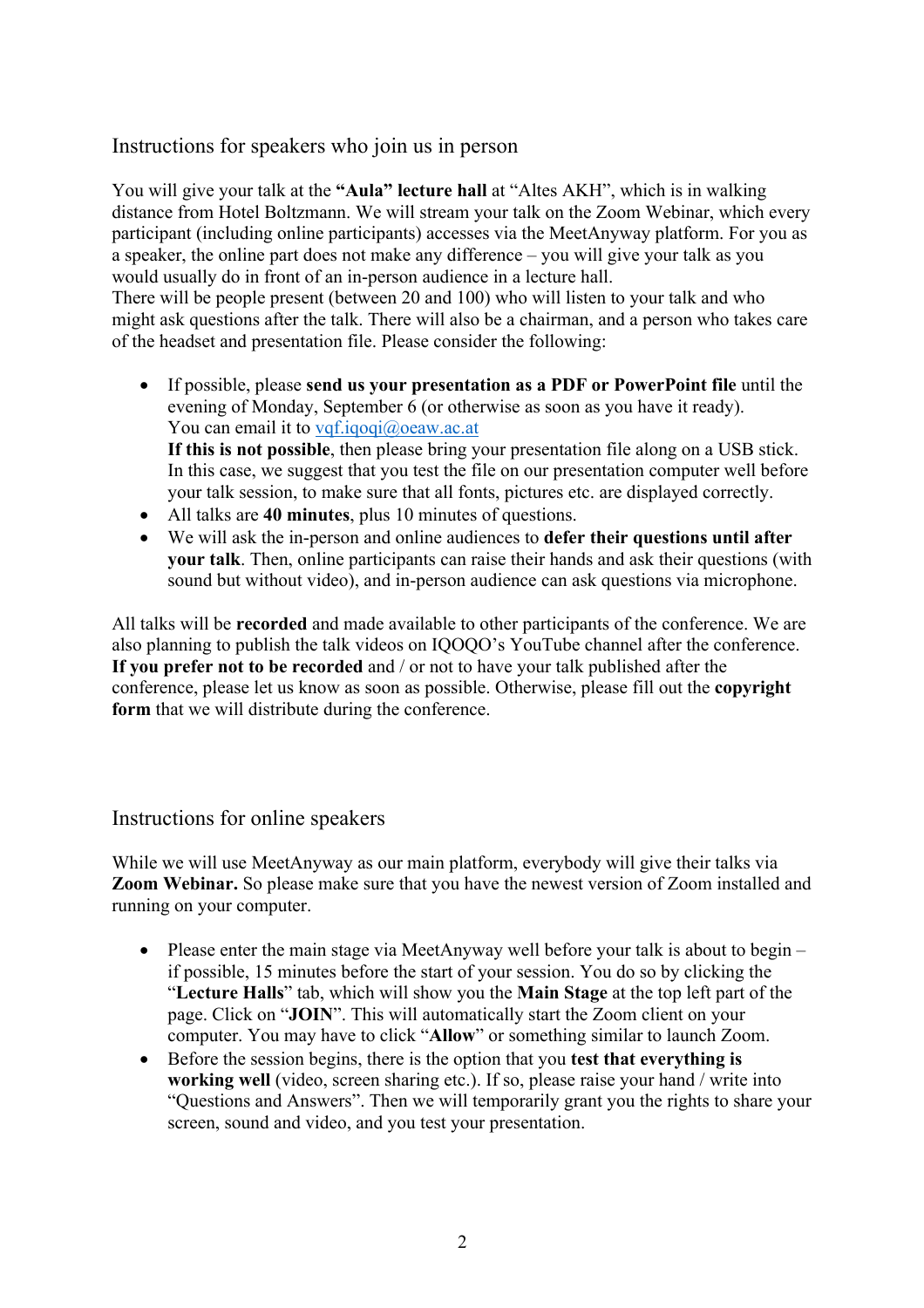- When it is time for your talk, we will grant you the rights to share your screen, sound and video on the Zoom Webinar. But before using these rights, please wait until the session **chair has introduced you** to the audience.
- After this, you start **sharing your slides** and give your presentation over Zoom.
- You can completely focus on your talk: questions will only happen **after** your talk.
- When you are done, the session chair will allow selected participants to ask you questions. **Over zoom**, people can "raise their hand", then they are unmuted by the host, and then they ask their questions (without video). **In the lecture hall**, people can ask questions via a microphone that is passed around.
- When the session with your presentation is over, we kindly ask you to go directly to the **"Meet the Speaker"** tab of MeetAnyway. Look for your name in the list on the left and click on "**JOIN**". Participants may now join you in this lounge for further questions and discussions regarding your presentation.

All talks will be **recorded** and made available to other participants of the conference. We are also planning to publish the talk videos on IQOQO's YouTube channel after the conference. **If you prefer not to be recorded** and / or not to have your talk published after the conference, please let us know as soon as possible. Otherwise, please fill out the **copyright form** that we will distribute during the conference.

# Instructions for presenters of accepted posters

In order to cover as many time zones as possible, we have **two poster sessions**: Wednesday, 9:00 – 11:30 CEST and Friday, 17:00 – 19:30 CEST. You can present in **both sessions** (this is the suggested option), or otherwise you pick the session that is more convenient for you.

The protocol for your poster presentation is as follows:

- 5 minutes before the start of the poster session, **log onto MeetAnyway**.
- You first have to locate your poster on one of the **five poster session floors**. Click on "Poster Session: Floor 1" and see if your poster is among the ten posters listed. If not, try "Poster Session: Floor 2" etc., until you find your poster.
- Next to your poster, click on "**JOIN**".
- Make sure your microphone and camera are turned on.
- You are now ready to receive the participants at your poster.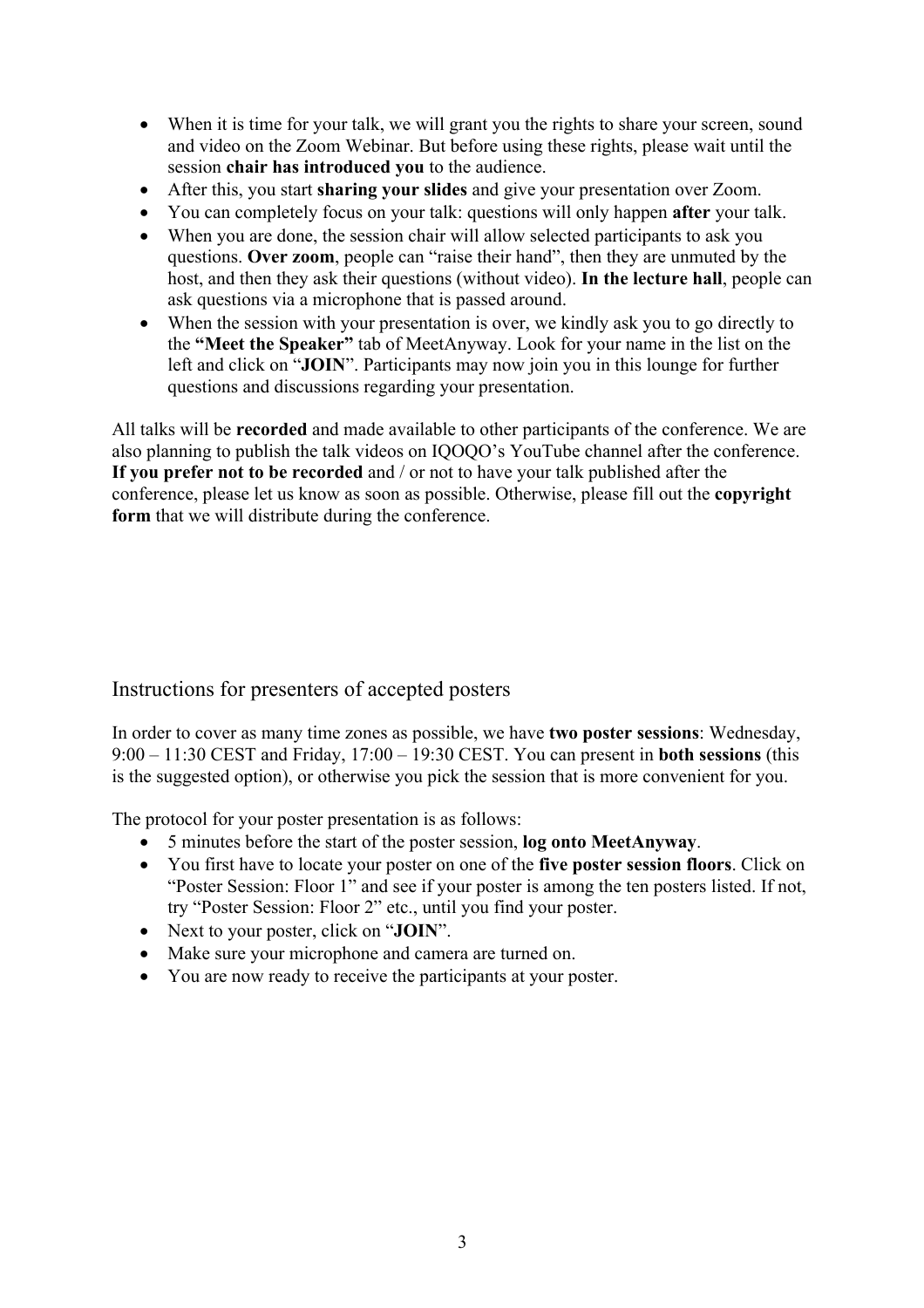# Instructions for panelists who join us in person

The panels will take place at the same location as the talks: at the **"Aula" lecture hall** at "Altes AKH", which is in walking distance from Hotel Boltzmann.

While the other panelists will participate online, a **moderator** will be present in person with you. The moderator will start the session and lead the discussion. You will be sitting in the front of the lecture hall, wearing a headset, and seeing videos of the other online panelists. There will be an audience of up to 20-100 people in the lecture hall, and they may also participate via comments and questions.

Please consider the following:

- Please **prepare a short initial statement** of, say, up to approximately three minutes. You could, for example, briefly describe your own view on the topic, or list certain questions or problems that could serve as starting points for the subsequent discussion.
- There is no need to prepare anything else. Some of the panelists have already started initial email discussions about the topic of their panel, which is great, but this is certainly completely optional.

The panels will be **recorded**, and the videos will be made available quickly to other participants of the conference. We are also planning to publish the videos on IQOQO's YouTube channel after the conference. **If you prefer not to be recorded** and / or not to have the panel discussion published after the conference, please let us know as soon as possible. Otherwise, please fill out the **copyright form** that we will distribute during the conference.

# Instructions for online panelists

Similarly as the talk sessions, the panels will be held as separate **Zoom Webinars**. So please make sure that you have the newest version of Zoom installed and running on your computer.

- About 15 minutes before your panel is supposed to begin, log on to our MeetAnyway platform, and click on the "**Lecture Halls**" tab. Below the "Main Stage" on the left, you will find the three **panels**. Select the correct one and click "**JOIN**".
- This will automatically start the **Zoom client** on your computer. You may have to click on "**Allow**" or some similar message to allow your computer to start Zoom.
- We will subsequently grant you the rights to turn on your sound and video. There will be an opportunity to **test** the functionality in the minutes before the panel starts.
- A **moderator** will lead the discussion and begin the session. The moderator and one or two fellow panelists will be in Vienna in person. After being introduced by the moderator, you will give a **short initial statement** of, say, up to approximately three minutes. We would kindly ask you to **prepare such a statement** in the days before the panel. You could, for example, briefly describe your own view on the topic, or list certain questions or problems that could serve as starting points for the subsequent discussion. However, you do not need to (and should not) prepare any slides.